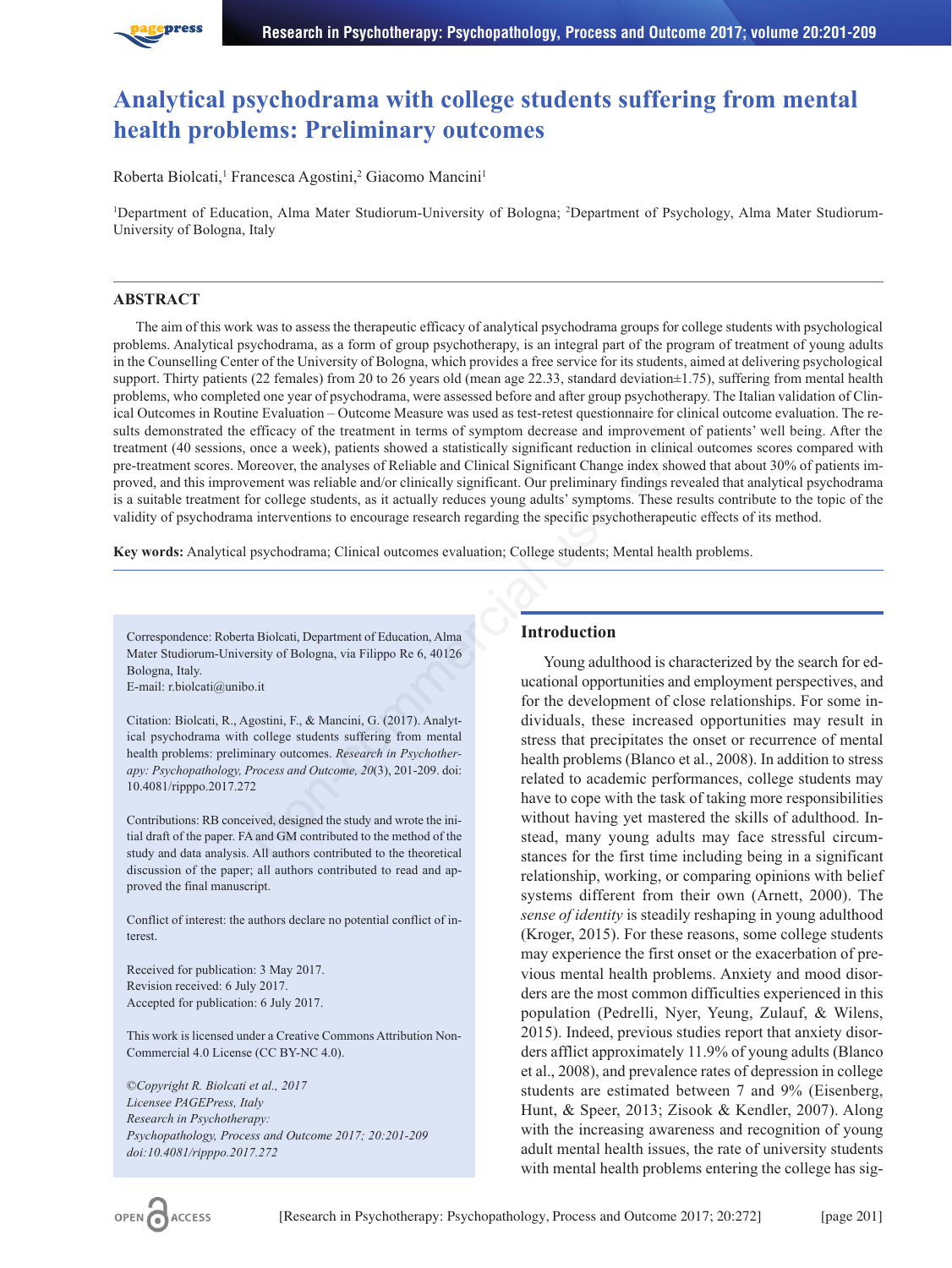nificantly increased; at the same time, there is an increase in demand for counselling and specialized services (Auerbach et al., 2015).

University counselling services have the unique opportunity to readily take care of the psychological problems of university students and consequently prevent their severe consequences (Stallman, 2012). From 1985 up to now, the University of Bologna in Italy has been providing a free counselling service for university students, aimed at delivering psychological support. This service provides a four-session psychological consultation for all university students who are seeking help. The psychotherapist who carried out the consultation presents the case to all the psychotherapists of the staff during a weekly casediscussion meeting, and evaluates whether the initial four sessions are sufficient to solve the psychological problem or whether psychotherapeutic treatment is necessary. During the staff meeting psychotherapists formulate a diagnostic assessment for each patient presented. If the patient needs further intervention, the psychotherapist, supported by the staff, decides which treatment is more tailored: individual or group interventions following a psychodynamic or cognitive-behavioral approach (Monti, Tonetti, & Ricci Bitti, 2013b).

Among the group treatments offered by the counselling service, *analytical psychodrama* is a specific form of group psychotherapy psychoanalytically oriented.

The Counselling Centre only recently implemented a procedure to assess the effectiveness of the provided treatments, highlighting a significant improvement in the students' psychological well being at the end of individual psychotherapy, whether psychodynamic or cognitive-behavioral (Monti, Tonetti, & Ricci Bitti, 2013a; Monti, Tonetti, & Ricci Bitti, 2015). To date, the effectiveness of analytical psychodrama with college students has never been properly assessed. Generally, group psychotherapy treatments are acknowledged to be efficient clinical interventions (*e.g*., Burlingame, Strauss, & Joyce, 2013) and are appreciated for their favorable cost-benefit ratio. In Italy, many specialized public centers provide group psychotherapy (Lo Verso & Di Blasi, 2011). Despite this, there is still a wide gap between empirical research and psychotherapy clinical practice. In particular, psychodynamic oriented clinicians in the past considered the research activities invasive in their work setting. However, the number of studies on outcome evaluation of group psychotherapy is increasing (Giannone, Giordano, & Di Blasi, 2015; Gullo, Lo Coco, Prestano, Giannone, & Lo Verso, 2010; Lo Coco, Prestano, & Lo Verso, 2008) and also in the practice of psychodrama the evaluation of the clinical outcomes is an emerging issue.

Psychodrama has been developed as a form of group psychotherapy for almost 80 years (Blatner, 2007; see review by Drakulić, 2014). As a form of treatment (conceived by Moreno in the early 1920s), it stems from the discovery that staging one's own conflicts helps to express



inhibited feelings (Moreno, 1985). Today, modern analytical psychodrama operates in respect to Moreno's tradition of role-playing games, relying on an analytical perspective. Specifically, the theoretical paradigm of analytical psychodrama has been described and discussed by French child psychoanalysts such as Serge Lebovici or Rene Diatkin. Since 1945, they have been looking for the most appropriate therapeutic techniques for shorter or longer treatment, which would involve the psychoanalytic approach (Tomac et al., 2013). Based on their understanding that expressing oneself through scenic play can produce significant therapeutic effects, after several years of work, while maintaining some technical principles of classic psychodrama (role- and reversal-playing), they created the theory of analytic psychodrama. As a new therapeutic technique, analytical psychodrama has been applied since 1956 in France. While at first it was applied in psychopedagogic centers for the rehabilitation of children and adolescents with a variety of problems (Anzieu, 1979), later it was proved to be successful for several psychopathological symptoms among children, adolescents and adults (Lemoine & Lemoine, 1973) and its practice has spread also in Italy (*e.g*., Croce, 2001; Miglietta, 1998). Indeed, analytical psychodrama is a suitable psychotherapy technique for the treatment of anxiety-depressive disorders, borderline and pre-psychotic conditions (Kipper & Ritchie, 2003). Psychodrama simultaneously works to both raise awareness of suffering mental content and to create more functional models of behavior and communication through the help of the group. Example to the provided the community of the search with the relation of the relation of the relation of the relation of the relation of the relation of the relation of the relation of the relation of the relation of the r

Specifically, in the case of university students, analytical psychodrama can be seen as a suitable treatment considering: the need to consolidate the difficult process of emancipation from the family started in adolescence; the need to become protagonist of their own life, building personal identity and self-esteem; the opportunity of looking at the past and present, and planning the future, overcoming rigid defensive schemes that have led to psychological suffering.

Analytical psychodrama has shown the potential for obtaining positive change in-group members and is reputed as an effective form of psychotherapy (Kipper & Ritchie, 2003). Nevertheless, as practitioners of psychodrama, we are aware of the contradiction between the favorable clinical impression of the method on the one hand and the lack of empirical validation for its multifarious interventions on the other. There are some case studies published in journals and monographs of various psychodrama associations, but most of the research findings are not published in peer-review journals and the majority of the studies have been published prior to 1980 (Kipper & Hundal, 2003; McVea, 2004). Indeed, a recent review of the literature (Chung, 2013) highlighted that, before the new century, psychodrama practitioners and researchers had largely ignored evaluating outcomes and reporting empirical evidence about them. Scholars

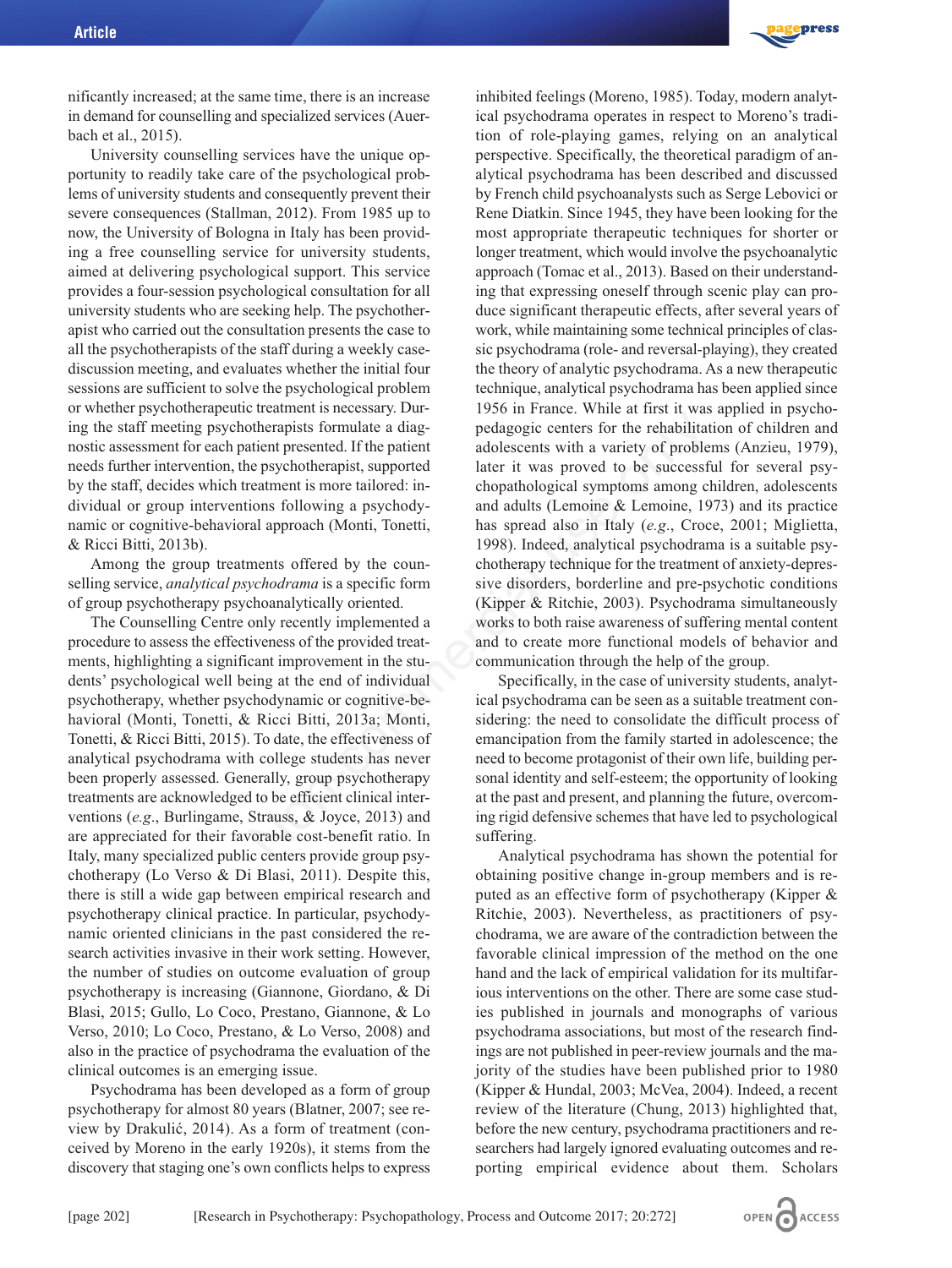

(Treadwell & Kumar, 2002) highlighted that the paucity of scientifically rigorous psychodrama research published in peer-reviewed journals has contributed to its low visibility amongst contemporary psychotherapy approaches.

In addition, to date, there seem to be no publications specifically concerning the use of analytical psychodrama to treat mental health disorders in college students. Only recently, some studies on the empirical validation of psychodrama with an analytic perspective are beginning to appear in international literature. For example, a study by the Gatta research group (Gatta et al., 2010) assessed the use of analytical psychodrama for the treatment of groups of adolescents with psychiatric disorders and showed the efficacy of the treatment in terms of symptoms reduction.

For the aforementioned reasons, the present study was carried out in order to contribute to the development of the literature on analytical psychodrama; in particular, the study aimed at exploring the decrease of symptomatology and the improvement of patients' well-being after analytical psychodrama intervention among college students who asked for help to the Counselling Centre of the University of Bologna. Specifically, we hypothesized that, after 40 sessions of treatment, patients would show significant reductions on clinical outcomes scores compared with pre-treatment scores.

# **Methods**

Analytical psychodrama is today an integral part of the program of treatment for young adults (18-28 years) delivered by the Counselling Center of the Department of Psychology, Alma Mater Studiorum-University of Bologna.

#### **Setting**

The psychotherapy is conducted by a psychodramatist with a specialization in group psychotherapy at the COIRAG (Confederations of Italian Organizations for Analytical Research on Groups), and member training and supervising of the Italian Society of Analytical Psychodrama (SIPsA). Two psychologists during their training period also attend sessions as *Auxiliary Egos*. The auxiliary ego is a person who plays a role representing a significant other in the protagonist's life and he is a therapeutic agent of the therapist (Karp & Farrall, 2014). They do not speak in the group if not involved by the protagonist who is playing a role.

The group usually involves 8-10 members of both genders and the duration of intervention is one year, with weekly 90 min long sessions, except in August, at Christmas, and at Easter. In total, each treatment includes about 40 sessions.

#### **Inclusion and exclusion criteria**

The criteria used to allocate the students to the analytical psychodrama treatment versus other kinds of intervention were similar to those used for an individual psychodynamic therapy namely adequate insight, a minimal emotional willingness to collaborate with the therapist and the desire to understand the unconscious reasons for their psychological suffering. The patients needed to be not driven only by the urgency to solve the symptoms (Monti et al., 2013a; Monti, Tonetti, & Ricci Bitti, 2014). The only patients contraindicated for psychodrama are those who have paranoid ideas or who reject the group therapy.

# **Working method**

The work method in analytic psychodrama is mainly based on free associations, *role-playing* and *reversal-playing,* through which each group member presents specific problems, interpersonal difficulties, so as to reveal his inner conflicts, understand his system of relations, and clarify the patterns of behavior. Unlike the classic technique of Moreno, participants never play desirable scenes; the scenes enacted in an analytical psychodrama are based on specific real events in a person's life, on their current or past relationships, on their inner thoughts and conflicts. And unlike the more traditional psychodrama, the analytic one does not have a cathartic purpose, but a transformative goal, because it enables the participant, through verbal action and enactment, to reconstruct his experiences, in the framework of the group, via the mirroring provided by the group members and the therapist's analytic interventions. In addition, through the group activity in psychodrama, the participant has the opportunity of experiencing a corrective affective experience of the original event, thus changing his perspective on it, and possibly finding alternatives for coping (Vaxberg, 2014). ing the decrease of symptomatology<br>
inner conflicts, understand his<br>
ing the decrease of symptomatology<br>
inner conflicts, understand his<br>
ingue of Moreno, participants<br>
ingue of Moreno, participants<br>
in (the Counselling Ce

In summary, psychodrama should help college students to better understand themselves and their history, improve their relationships, express and integrate blocked thoughts and emotions, practice new roles and prepare for the future.

#### **Participants**

The study group consisted of 30 patients from 20 to 26 years old (mean=22.33, SD=1.75), 22 females (73.3%) and 8 males (26.7%) who completed one full year of analytical psychodrama at the Counselling Center of the University of Bologna, in the period from January 2013 to December 2016. All these patients returned complete data on test-retest questionnaires for the clinical outcome evaluation. Three patients who dropped out before the end of the psychotherapy and 2 who provided incomplete data to the re-test were excluded from the evaluation study.

As regards the city of origin, 19 patients (63.3%) came from the north,  $6(20\%)$  from the center and  $5(16.7\%)$ from the south of Italy. Fifteen undergraduate students (50%) were attending the 1st Cycle Degree, and 15 (50%) the 2nd Cycle Degree or a five-year Degree.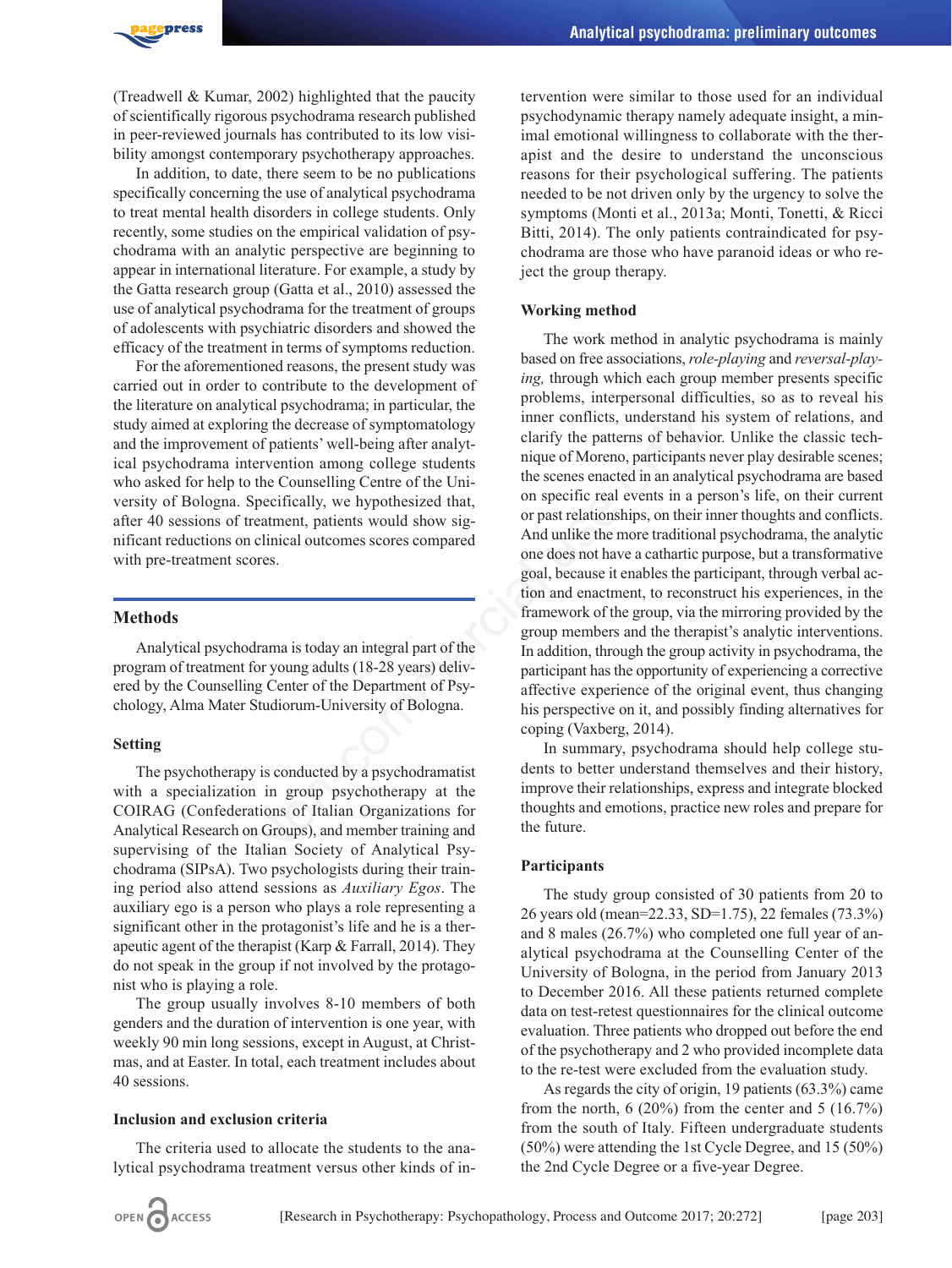#### **Tools**

In order to make the diagnostic assessment, the Counselling Center of the University of Bologna has standardized the use of two tools: at the end of a four-session psychological consultation, the Italian translation of the Global Assessment Scale (GAS) (Endicott, Spitzer, Fleiss, & Cohen, 1976) is used by the psychologist to measure the functioning of an individual at psychological, social and occupational levels. GAS values range between 1 and 100, divided into ten-point intervals, with higher scores corresponding to a better functioning. The reliability of the GAS has been previously documented (Sohlberg, 1989). Also, the primary diagnosis for each patient is established by referring to the diagnostic classification of the *International Classification of Diseases, Ninth Revision* (ICD-9-CM; World Health Organization, 1978).

In order to assess the effectiveness of the psychological treatment, every psychotherapist working at the Counselling Centre uses the *Clinical Outcomes in Routine Evaluation – Outcome Measure* (CORE-OM) (Barkham, Gilbert, Connell, Marshall, & Twigg, 2005; Evans et al., 2002; Italian validation by Palmieri et al., 2009), a 34 item self-report measure designed to assess the level of psychological distress and outcome of the psychological therapy. The CORE-OM is a reliable, valid and sensitive to change instrument to use in clinical audit and it is a recommended outcome measure in Italian psychotherapy services for implementing routine evaluation. The CORE-OM questionnaire provides scores on 4 domains: Subjective wellbeing (feelings about self and optimism about the future) (4 items), Problems/symptoms (depression, anxiety, physical problems, trauma) (12 items), Functioning (general day-to-day functioning, close relationships, social relationships) (12 items), Risk (risk to self, risk to others) (6 items). In addition, the CORE-OM provides 2 total scores: Non-risk items (28 items); All item*s* (34 items)  $(\alpha = .77)$ . All items are scored on a five-point scale from 0 to 4 (anchored *all or most of the time*, *not at all*, *only occasionally*, *often*, and *sometimes*) and relate to the previous week. Some items are directed at lower and some at higher intensity of problems, with the aim to increase sensitivity to change (Evans et al., 2002); 25% of the items are reversed scores. All the measures are problem scored, so that higher scores correspond to more severe problems. The original validation and Italian version also report cutoff values (for the 4 dimensions and 2 total scales) both for men and women, in order to distinguish between clinical and non-clinical range (Evans et al., 2002; Palmieri et al., 2009). The reliability of the Italian version of CORE–OM has been reported as showing high internal consistency ( $\alpha$ =0.92) (Palmieri et al., 2009). The CORE-OM Italian version was previously used to investigate the severity of the psychopathology of Italian college students receiving counselling services (Strepparava et al., 2017). ectiveness of the psychologi-<br>
pet when considering the tragmentation<br>
inical Outcomes in Routine<br>
Pre-treatment CORE-OM mean sc<br>
inical Outcomes in Routine<br>
Pre-treatment CORE-OM mean sc<br>
starting (CORE-OM) (Barkham,<br>
wi

Regarding the use of CORE-OM for our study, the tool was administrated by the psychotherapist (and com-



piled by the patient) before and at the end of the therapy. More precisely, the second and second-to-last group psychotherapy sessions.

#### **Statistical analysis**

Data were first analysed in order to describe the main demographics and clinical characteristics of the sample. Univariate ANOVAs were run in order to investigate if specific demographics influenced CORE-OM mean scores, both pre and post-treatment. The variables considered were: gender, provenience (divided into: North, Center, South Italy) and Degree Cycle (divided into: 1st Cycle Degree *vs* 2nd Cycle Degree or a five-year Degree).

The influence of specific clinical variables (GAS classification and ICD-9 diagnosis) on CORE-OM scores was not considered because of the limited number of the sample when considering the fragmentation into the levels of these variables.

Pre-treatment CORE-OM mean scores were compared with mean scores from the Italian validation study by Palmieri and colleagues (2009) in order to check for similarity between the two clinical samples.

For the main aim of the study, pre and post-treatment CORE-OM mean scores were compared using paired *t*test, allowing the calculation of group mean change.

Also, specific analyses were conducted in order to complement and extend grouped analyses (Evans, Margison, & Barkham, 1998), specifically the *reliable* and *clinically significant change* (RCSC) was calculated. The RCSC demonstrates how much, and in what direction an individual has changed, and whether that change is reliable (large enough not to be attributable to measurement error) and clinically significant (moving from above a clinical cut-off value to under that value). In fact, reliable change index is that found only in 5% of cases if change were simply due to unreliability of measurement. Clinically significant change is what moves a person from a score most characteristic of a clinical population to a score more typical of a non-clinical population (Jacobson & Truax, 1991; Evans et al., 2002). To calculate the RCSC index we followed the methodology used in the original validation (Evans et al., 2002) and the Italian validation of CORE-OM (Palmieri et al., 2009). Based on the Reliable Change index reported in the Italian validation of CORE-OM (Palmieri et al., 2009), 3 possible categories for each individual score were identified: not reliable, reliable improvement, reliable deterioration.

Also, based on the cut-off values for each dimension reported in the Italian version of CORE-OM by Palmieri and colleagues (2009), the clinically significant change of each individual between pre and post-treatment could be classified as: remained in the same clinical range (always above cut-off value); remained in the same non-clinical range (always under cut-off value); changed from clinical to non-clinical range, which means improvement (going from above to under cut-off value); changed from non-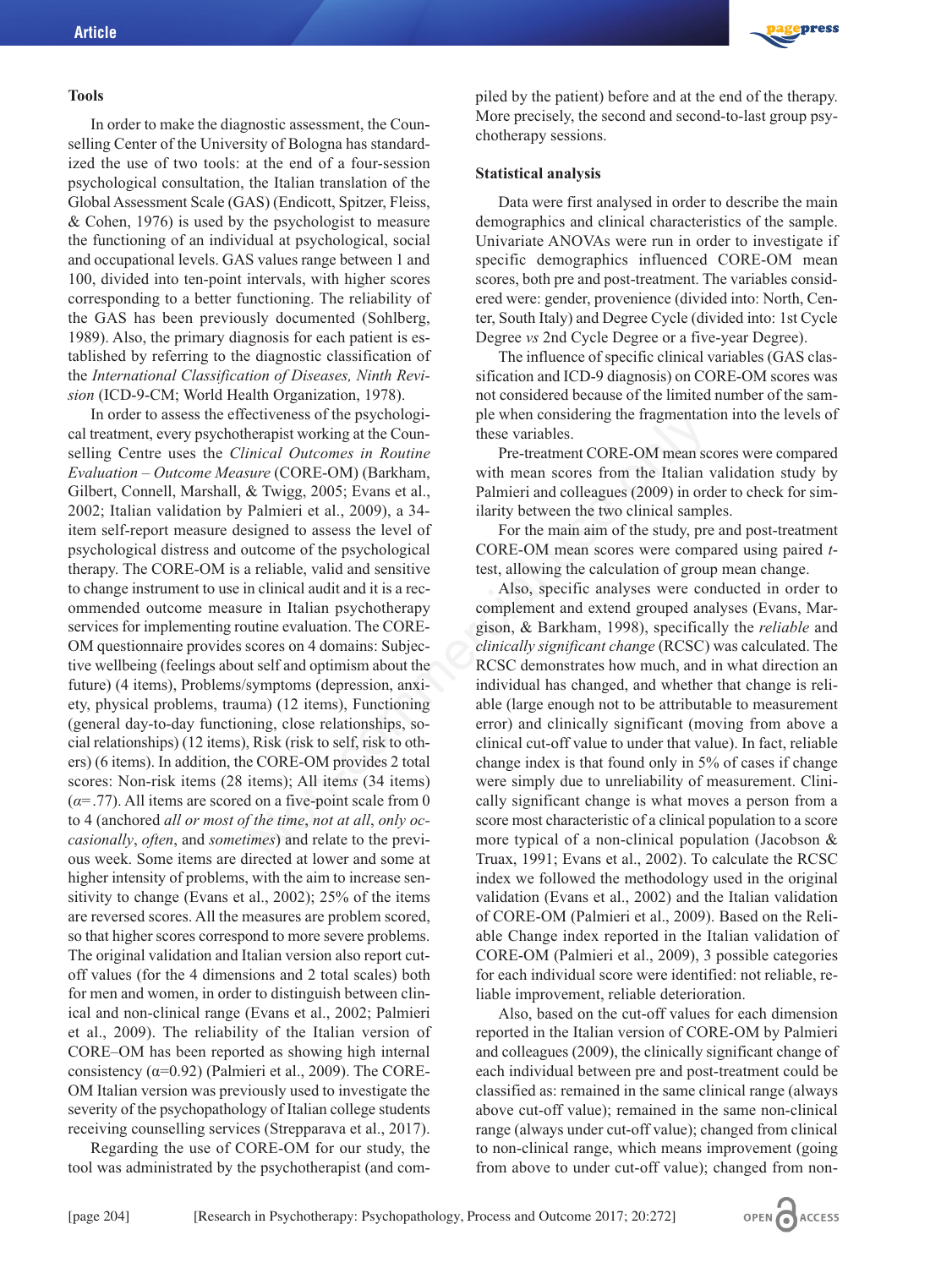

clinical to clinical range, which represents deterioration (going from under to above cut-off value).

All the data were analysed using the IBMSPSS statistical package version 21.0.

### **Results**

# **Clinical characteristics of the sample**

As regards the general functioning at psychological, social and occupational levels, almost all participants (93.3%) were classified in the GAS range *moderate symptoms* (60-51), 3.3% in the range *mild symptoms* (70-61), and 3.3% with s*evere symptoms* (50-41). As regards the specific evaluation value, the mean score was 54.33 (SD=2.48), min-max=50-62.

The diagnoses formulated at the beginning of the treatment referring to the ICD-9 are summarized in Table 1. The most frequent category of diagnosis was represented by *neurotic disorders* (43.3%), followed by *emotional disorders* (33.3%).

# **Clinical Outcomes in Routine Evaluation – Outcome Measure and demographic variables of the sample**

Cycle exhibited a lower mean score in the Functioning scale compared to the other group (2.14 *vs* 1.68; P=0.05).

Post-intervention mean scores proved to be significantly influenced by the above mentioned variables. Specifically, concerning gender differences, women showed a lower mean score in the Functioning scale compared to that of men (1.58 *vs* 2.33; P=0.033). Also, students coming from the South of Italy showed a significant lower mean score in the Functioning scale compared to the students coming from the North of Italy (1.62 *vs* 1.91; P=0.047). Regarding the Degree Cycle, students attending the 1st Cycle showed a significant lower mean score in the Functioning scale, compared to the mean scores for students attending the 2nd Cycle or a five years degree, (1.47 *vs* 2.09; P=0.043).

# **Clinical Outcomes in Routine Evaluation – Outcome Measure pre- and post-treatment**

# **Table 1. International Classification of Diseases, Ninth Revision, diagnostic categories.**

| Measure pre- and post-treatment<br>ment referring to the ICD-9 are summarized in Table 1.                                                          |                                                            |                                                                                                                                                                           |               |  |
|----------------------------------------------------------------------------------------------------------------------------------------------------|------------------------------------------------------------|---------------------------------------------------------------------------------------------------------------------------------------------------------------------------|---------------|--|
| The most frequent category of diagnosis was represented<br>by neurotic disorders (43.3%), followed by emotional dis-<br><i>orders</i> $(33.3\%)$ . |                                                            | Pre-treatment mean scores for each CORE-OM scale<br>were initially compared with the values from the clinical<br>sample of the Italian validation of the same instrument. |               |  |
| <b>Clinical Outcomes in Routine Evaluation – Outcome</b><br>Measure and demographic variables of the sample<br>idation sample (Table 2).           |                                                            | Most of the scales, except for one (Risk scale), showed a<br>mean score not significantly different from the Italian val-                                                 |               |  |
| Pre-treatment mean scores were not significantly in-                                                                                               | Pre-treatment mean scores for every CORE-OM scale          |                                                                                                                                                                           |               |  |
| fluenced by gender and provenience (all $P$ values $>0.05$ ).<br>were compared with post-treatment ones. Paired t tests                            |                                                            |                                                                                                                                                                           |               |  |
| As regards the Cycle of degree, students attending the 1st                                                                                         | showed significant differences for most of the scales, ex- |                                                                                                                                                                           |               |  |
| Table 1. International Classification of Diseases, Ninth Revision, diagnostic categories.                                                          |                                                            |                                                                                                                                                                           |               |  |
|                                                                                                                                                    |                                                            | $\mathbb N$                                                                                                                                                               | $\frac{0}{0}$ |  |
| 300. Neurotic disorders (anxiety, hysteria, phobia, obsessive-compulsive disorder, somatization, etc.)                                             |                                                            | 13                                                                                                                                                                        | 43.3          |  |
| 301. Personality disorders (affective personality disorder, narcissistic personality, dependent personality disorder, etc.)                        |                                                            | 2                                                                                                                                                                         | 6.7           |  |
| 309. Adaptive reactions (brief depressive reaction, prolonged depressive reaction, etc.)                                                           |                                                            | 5                                                                                                                                                                         | 16.7          |  |
| 313. Emotional disorders (overanxious disorder, hypersensitivity, shyness, social isolation, relationship problems, etc.)                          |                                                            | 10                                                                                                                                                                        | 33.3          |  |

| Table 2. Means scores and standard deviations for Palmieri's and our clinical samples (pre-treatment) on Clinical Outcomes in |  |
|-------------------------------------------------------------------------------------------------------------------------------|--|
| <b>Routine Evaluation – Outcome Measure scales.</b>                                                                           |  |

| Domain         | <b>Clinical</b><br>Sample<br>$(n=30)$ | <b>Clinical</b><br>Italian sample<br>$(n=639)$<br>(Palmieri et al., 2009) | P         |  |
|----------------|---------------------------------------|---------------------------------------------------------------------------|-----------|--|
| Well-being     | 2.35(0.81)                            | 2.31(0.97)                                                                | 0.79      |  |
| Symptoms       | 2.07(0.63)                            | 1.89(0.85)                                                                | 0.12      |  |
| Functioning    | 1.88(0.73)                            | 1.64(0.67)                                                                | 0.08      |  |
| Risk           | 0.55(0.56)                            | 0.41(0.62)                                                                | $0.0005*$ |  |
| Non-risk items | 2.03(0.56)                            | 1.84(0.71)                                                                | 0.07      |  |
| All items      | 1.77(0.53)                            | 1.59(0.66)                                                                | 0.07      |  |

Values are expressed as means (standard deviation).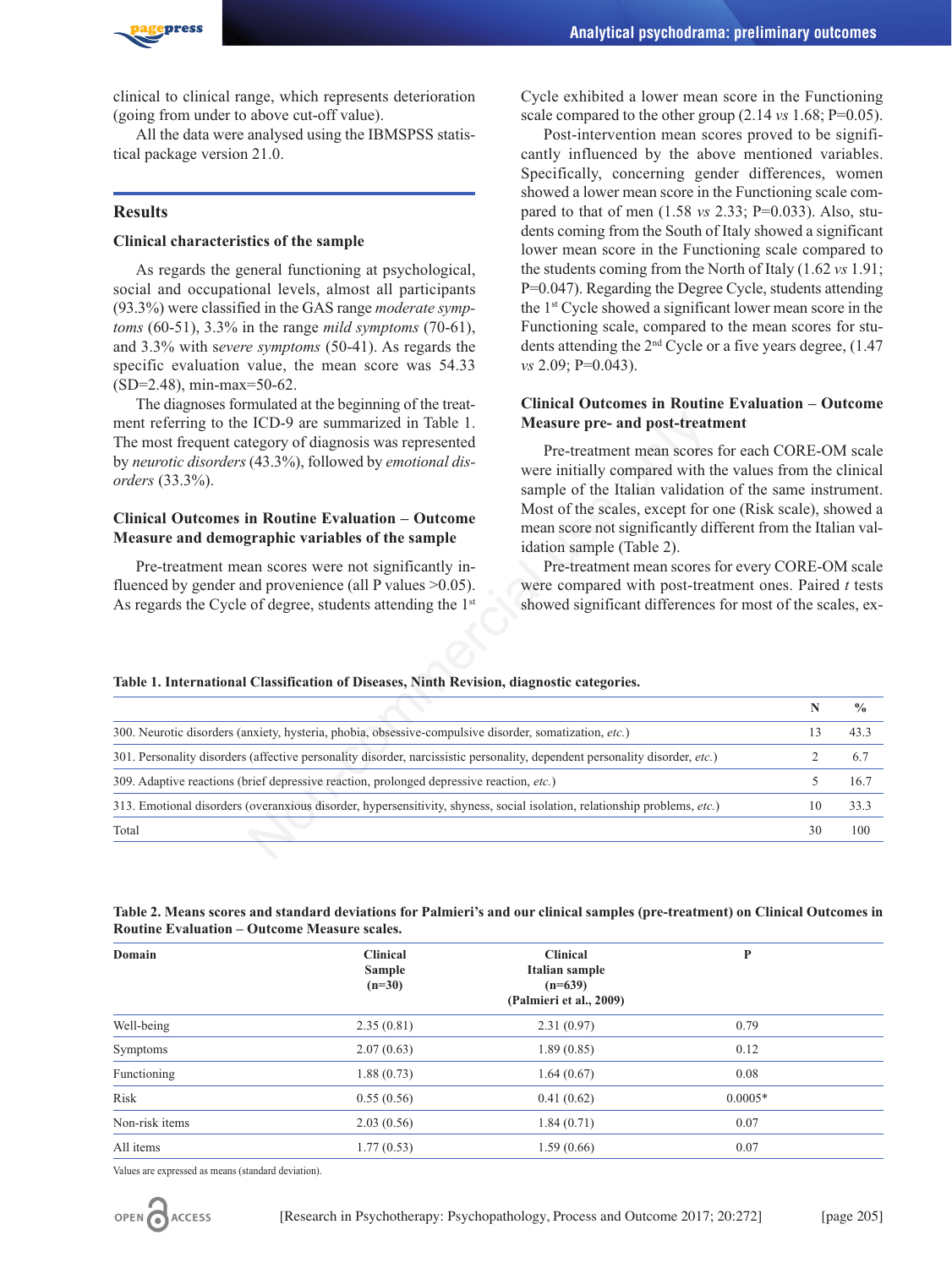

cept for Functioning and Risk domains: post-mean scores were always significantly lower than pre-intervention values (Table 3).

We then looked at the number of participants falling within the categories established on the basis of the RCSC index. Table 4 shows 9 possible categories with the observed frequencies of subjects we found.

The number of participants who showed both a reliable and clinically significant change was 7, that is corresponding to 23.3% of the total sample, which means that for 7 students there was a reliable change and at the same time a significant clinical improvement. Moreover, 1 student showed a clinical significant improvement (score moving under the cut-off value), even if there was not a sufficiently reliable change; also, 2 participants showed a reliable improvement in their scores, even if these did not move from above to under the cut-off value.

# **Discussion**

In our sample, as regards the initial general functioning at psychological, social and occupational levels, college students were located in the GAS range *Moderate symptoms* (60-51): *generally functioning with some difficulties (e.g., few friends and flat affect, depressed mood and pathological doubt, euphoric mood and pressure of speech, moderately severe antisocial behavior)* (Endicott et al., 1976). As expected, the diagnosis most represented was in the anxiety-depression spectrum (neurotic disorders, adaptive reactions and emotional disorders). Substantially, our sample showed a CORE-OM mean score not significantly different from the Italian validation sample (Palmieri et al., 2009). As regards the Clinical Outcomes at the baseline, participants obtained highest scores in the Well-being and Symptoms scales, thus showing a greater suffering in these two domains.

After one year of analytical psychodrama intervention, our results showed a statistically significant decrease on CORE-OM total scores, meaning a substantial improvement in the patient's well-being. Specifically, the scores on the Well-being and Problems/Symptoms domains were considerably reduced in the post-test. On average, Functioning and Risk scores decrease in the post-test, even if the differences between pre- and post-treatment are not statistically significant. Note that in the pre-test the Functioning average score (1.88) is located below the middle of the rating scale (0-4) and the average of the risk scale (0.55) is generally very low. Patients who scored very low

#### **Table 3. Pre and post-treatment Clinical Outcomes in Routine Evaluation – Outcome Measure mean scores.**

|                                                                                                                                     |                                                                                                        |                                                                                                                                                                                             | our results showed a statistically significant decrease on<br>CORE-OM total scores, meaning a substantial improve- |  |
|-------------------------------------------------------------------------------------------------------------------------------------|--------------------------------------------------------------------------------------------------------|---------------------------------------------------------------------------------------------------------------------------------------------------------------------------------------------|--------------------------------------------------------------------------------------------------------------------|--|
| <b>Discussion</b>                                                                                                                   |                                                                                                        | ment in the patient's well-being. Specifically, the scores<br>on the Well-being and Problems/Symptoms domains were<br>considerably reduced in the post-test. On average, Func-              |                                                                                                                    |  |
|                                                                                                                                     | To our knowledge, the present study is the one of the                                                  |                                                                                                                                                                                             |                                                                                                                    |  |
| first exploring the decrease of clinical outcomes after<br>one year of analytical psychodrama intervention among                    |                                                                                                        | tioning and Risk scores decrease in the post-test, even if<br>the differences between pre- and post-treatment are not                                                                       |                                                                                                                    |  |
|                                                                                                                                     | college students suffering for mental health problems.                                                 |                                                                                                                                                                                             | statistically significant. Note that in the pre-test the Func-                                                     |  |
| Based on the lack of studies on this topic, our results are<br>promising and may contribute to the increase of the lit-<br>erature. |                                                                                                        | tioning average score $(1.88)$ is located below the middle<br>of the rating scale $(0-4)$ and the average of the risk scale<br>$(0.55)$ is generally very low. Patients who scored very low |                                                                                                                    |  |
|                                                                                                                                     | Table 3. Pre and post-treatment Clinical Outcomes in Routine Evaluation - Outcome Measure mean scores. |                                                                                                                                                                                             |                                                                                                                    |  |
| Domain                                                                                                                              | <b>CORE-OM</b><br>Pre-test<br>$(n=30)$                                                                 | <b>CORE-OM</b><br>Post-test<br>$(n=30)$                                                                                                                                                     | $\mathbf{P}$                                                                                                       |  |
| Well-being                                                                                                                          | 2.35(0.81)                                                                                             | 1.94(0.78)                                                                                                                                                                                  | 0.026                                                                                                              |  |
| Symptoms                                                                                                                            | 2.07(0.63)                                                                                             | 1.63(0.62)                                                                                                                                                                                  | 0.0005                                                                                                             |  |
| Functioning                                                                                                                         | 1.88(0.73)                                                                                             | 1.78(0.85)                                                                                                                                                                                  | 0.40                                                                                                               |  |
| Risk                                                                                                                                | 0.55(0.55)                                                                                             | 0.47(0.48)                                                                                                                                                                                  | 0.28                                                                                                               |  |
| Non-risk items                                                                                                                      | 2.03(0.56)                                                                                             | 1.73(0.65)                                                                                                                                                                                  | 0.005                                                                                                              |  |
| All items                                                                                                                           | 1.77(0.52)                                                                                             | 1.51(0.61)                                                                                                                                                                                  | 0.006                                                                                                              |  |

Values are expressed as means (standard deviation).

#### **Table 4. Reliable and clinically significant change.**

| Clinically significant change        | Reliable change                          |                           |                             |              |
|--------------------------------------|------------------------------------------|---------------------------|-----------------------------|--------------|
|                                      | <b>Reliable deterioration</b><br>$N(\%)$ | No reliable change<br>N(% | Reliable improvement<br>N(% | <b>Total</b> |
| Clinically significant deterioration |                                          |                           |                             |              |
| No clinically significant change     |                                          | 20(90.9)                  | 2(9.1)                      | 22(100)      |
| Clinically significant improvement   |                                          | 1(13.5)                   | 7(87.5)                     | 8 (100)      |
| Total                                | C                                        | 21 (70)                   | 9(30)                       | 30           |

Reliable and clinically significant change shown in italics.

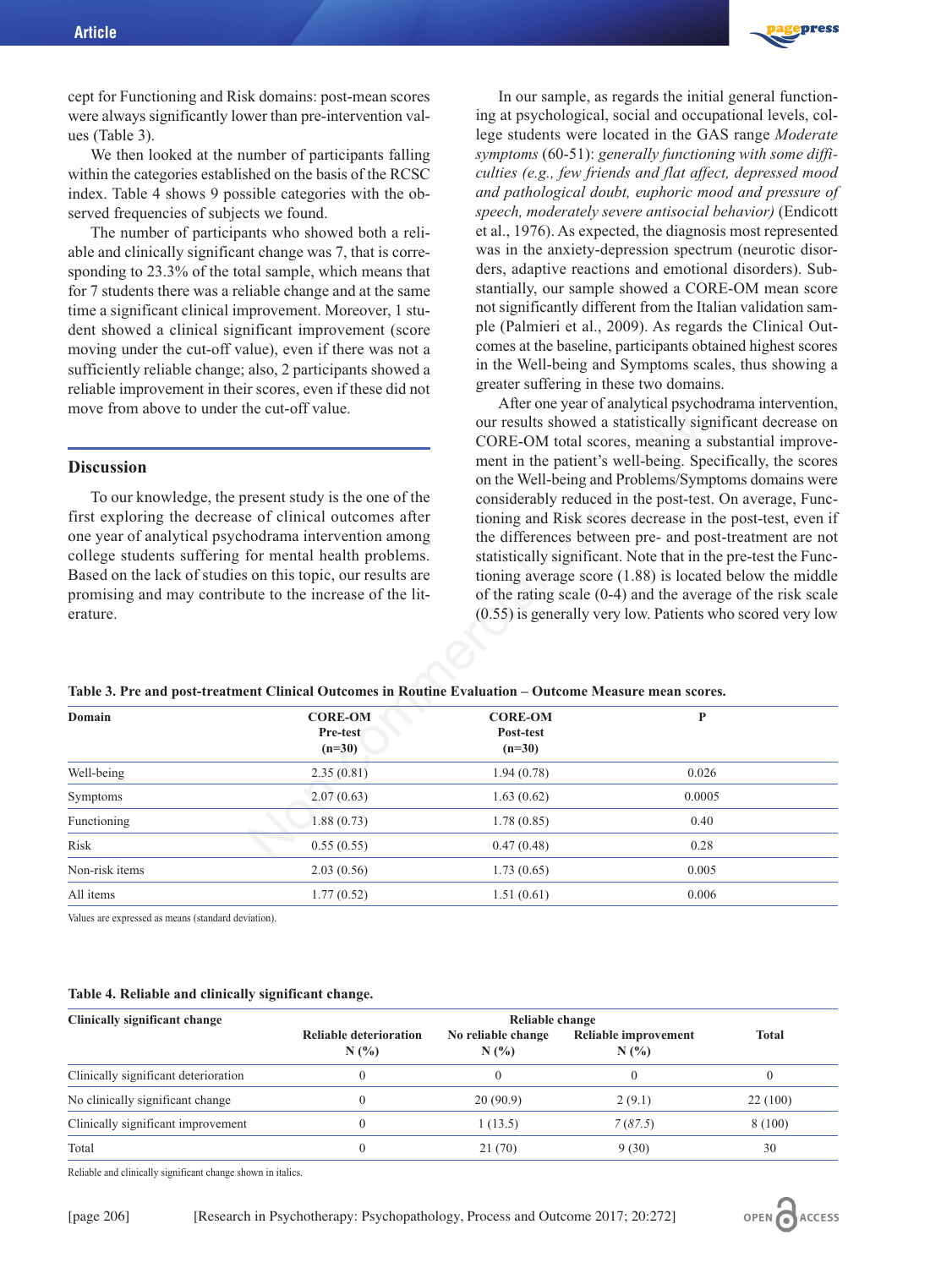

on entry to therapy tend to show less clinically significant improvement (Evans et al., 2002).

Therefore, psychodrama intervention seemed to be effective, leading to a decrease of symptomatology and to an improvement of the patients' well-being. Our findings show that analytical psychodrama, while not working directly on the symptoms but on the underlying meanings to them, allows a significant reduction in anxiety-depressive symptomatology and a substantial decrease of the subjectively experienced discomfort. In accordance with Cohen (1988), we might say that the analytical psychodrama significantly reduced clinical outcomes to a sizeable degree in college students.

In general, a statistical significance, based on the means of the groups, leads clinicians to conclude that such an extreme difference in unlikely to be due to change (Field, 2006). Nevertheless, from a clinical point of view, it would be useful to know if the individual change is clinically significant, which is the reason why we calculated the RCSC index. The effect is defined as clinically significant if the individual has moved from being more like a clinical population (for example, affected by a neurotic disorder) to being more like a non-clinical comparison population (non affected by a neurotic disorder). Furthermore, the change is reliable if the difference between pre and post scores has taken into account the reliability of the measure used (Zahra & Hedge, 2010). The same structure of the term of the individual change is clinical particle of the dividual change is clinical to predict a psychodrama to terat college stellect is defined as clinically signary lems. Our preliminary fin

In our study, 7 patients (23.3% of the total) showed the ideal outcome on RCSC, namely a reliable and clinically significant improvement (in other words the total recovery); 3 patients (10%) showed an improvement (reliable or clinically significant); 20 patients (66.6%) remained stable (even if there was an individual change, this was not considered as reliable and/or clinically significant), and no one showed either clinical significance or reliable deterioration.

As regards the RCSC index analyses, some important considerations need to be done. First, Evans and co-workers (2002) argued that a few patients will score too low on entry into therapy to show clinically significant improvement, whereas some will score highly on entry and improve reliably but will not necessarily go below the cutoff, so they will not show a clinically significant improvement. Additionally, the return to *normal condition*, namely the definition of RCSC, seems unrealistic for many clinical practice contexts (Jacobson & Revenstorf, 1988). For example, meta-analytical studies of outpatients with depression report that few achieve complete remission and, despite significant improvements, some data indicate that many of these patients remain more depressed at the end of therapy than the general population (*e.g*., Westen & Morrison, 2001). In addition, a return to normal functioning may be expected to take considerably longer than symptom remission, and it is unclear if particular functional impairments remit slower than others (*e.g*., increased socialization). For these reasons, the return to

normal criterion appears sometimes unrealistic because, in general, only few patients reach a full remission of depressive symptoms, and functional capacities are the last improvements (Wise, 2004).

Despite these considerations, the analyses of the RCSC index in our patients showed that not only did about 30% of the patients improve, but this improvement was also reliable and/or clinically significant. This result seems important to support our results on the effectiveness of analytical psychodrama but, above all, it allows to reason on each patient's specific characteristics and his/her greater or lesser positive response to the psychotherapy.

# **Conclusions**

Concluding, this exploratory research contributed to a topic poorly covered in the international literature, namely the issue of the therapeutic value of analytical psychodrama to treat college students' mental health problems. Our preliminary findings revealed that this form of group psychotherapy was effective in reducing young adults' symptoms, specifically anxiety-depressive symptoms were significantly lower after the psychodrama intervention. We have to take into consideration some limitations, which could have influenced the results: we did not include a comparison with a control group, and we also did not include any follow-up assessment.

In any case, the preliminary findings appear to contribute to the issue of the effectiveness of analytical psychodrama interventions sufficiently to encourage future research regarding the specific psychotherapeutic effects of this method. Specifically, future research on the therapeutic effectiveness of analytical psychodrama for the treatment of mental health disorders in college students should at least address the following directions: a longterm follow-up; a comparison of analytic psychodrama treatment with other forms of group psychotherapy; a qualitative study of the group dynamic during the sessions, and an in-depth analysis of the role-playing games and their meanings.

#### **References**

- Anzieu, D. (1979). *Lo psicodramma analitico del bambino e dell'adolescente*. Rome, Italy: Astrolabio.
- Arnett, J.J. (2000). Emerging adulthood. A theory of development from the late teens through the twenties. *American Psychologist, 55*, 469–80. doi:10.1037/0003-066X.55.5.469
- Auerbach, R.P., Alonso, J., Axinn, W.G., Cuijpers, P., Ebert, D.D., Green, J. G., ..., & Nock, M.K. (2016). Mental disorders among college students in the World Health Organization, World Mental Health Surveys. *Psychological Medicine*, *46*, 1-16. doi:10.1017/S0033291716001665
- Barkham, M., Gilbert, N., Connell, J., Marshall, C., & Twigg, E. (2005). Suitability and utility of the CORE-OM and CORE-A for assessing severity of presenting problems in psychological therapy services based in primary and sec-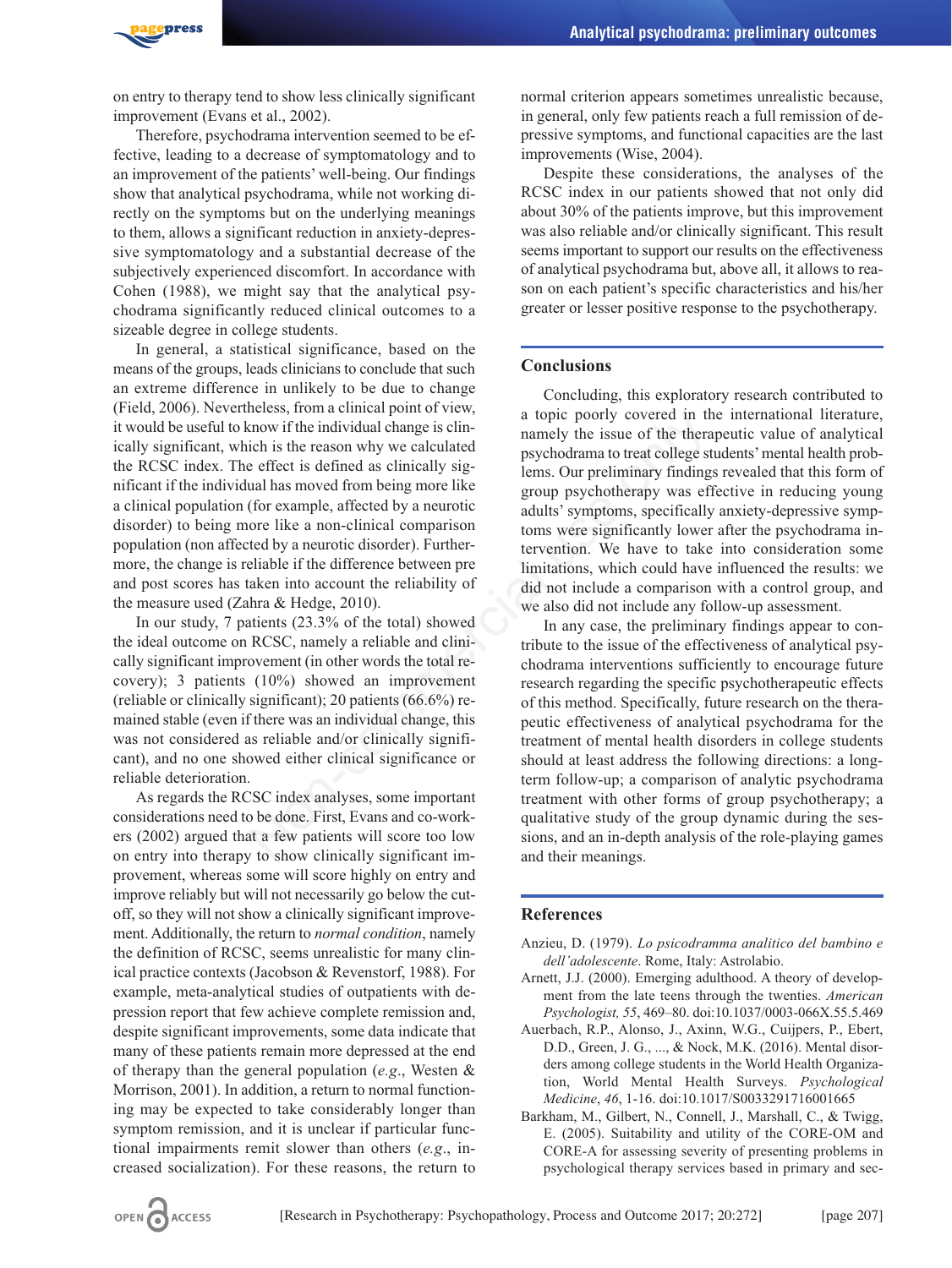

ondary care settings. *The British Journal of Psychiatry, 186*(3), 239-246. doi:10.1192/bjp.186.3.239

- Blanco, C., Okuda, M., Wright, C., Hasin, D.S., Grant, B.F., Liu, S.M., & Olfson, M. (2008). Mental health of college students and their non–college-attending peers: results from the national epidemiologic study on alcohol and related conditions. *Archives of General Psychiatry, 65*(12), 1429-1437. doi: 10.1001/archpsyc.65.12.1429
- Blatner, A. (2007). Meta-theoretical perspectives on psychodrama. In C. Baim, J. Burmeister, & M. Maciel (Eds.), *Psychodrama: advances in theory and practice* (pp. 5-20). London: Routledge.
- Burlingame, G.M., Strauss, B., & Joyce, A. (2013). Change mechanisms and effectiveness of small group treatments. In M.J. Lambert (Ed.), *Bergin and Garfield's handbook of psychotherapy and behavior change* (pp. 640-689). London: Sage Publications Inc.
- Chung, S.F. (2013). A review of psychodrama and group process. *International Journal of Social Work and Human Services Practice, 1*(2), 105-114. doi:10.13189/ijrh.2013.010204
- Cohen, J. (1988). *Statistical power analysis for the behavioural sciences*, 2nd ed. Hillsdale, NJ: Lawrence Erlbaum Associates.
- Croce, E.B. (2001). *La realtà in gioco. Reale e realtà in psicodramma analitico*. Rome, Italy: Borla.
- Drakulić, A.M. (2014). Critical reflections for understanding the complexity of psychodramatic theory. *Psychiatria Danubina, 26*(1), 12-19.
- Eisenberg, D., Hunt, J., & Speer, N. (2013). Mental health in American colleges and universities: variation across student subgroups and across campuses. *The Journal of Nervous and Mental Disease, 201*(1), 60-67. doi: 10.1097/NMD.0b013 e31827ab077
- Endicott, J., Spitzer, R.L., Fleiss, J.L., & Cohen, J. (1976). The global assessment scale: A procedure for measuring overall severity of psychiatric disturbance. *Archives of General Psychiatry, 33*(6), 766-771. doi:10.1001/archpsyc.1976. 01770060086012
- Evans, C., Connell, J., Barkham, M., Margison, F., McGrath, G., Mellor-Clark, J., & Audin, K. (2002). Towards a standardised brief outcome measure: psychometric properties and utility of the CORE—OM. *The British Journal of Psychiatry, 180*(1), 51-60. doi:10.1192/bjp.180.1.51
- Evans, C., Margison, F., & Barkham, M. (1998). The contribution of reliable and clinically significant change methods to evidence-based mental health. *Evidence Based Mental Health, 1*(3), 70-72. doi:10.1136/ebmh.1.3.70
- Field, A.A., & Wright, D. (2006). Bluffer's guide to effect sizes. *Psychology Postgraduate Affairs Group, 58*, 9-23.
- Gatta, M., Dal Zotto, L., Del Col L., Spoto, A., Testa Costantino, P., Ceranto, G., …, & Battistella, P. (2010). Analytical psychodrama with adolescents suffering from psycho-behavioral disorder: Short-term effects on psychiatric symptoms. *The Arts in Psychotherapy, 37*(3), 240-247. doi: 10.1016/j. aip.2010.04.010
- Giannone, F., Giordano, C., & Di Blasi, M. (2015). Group Psychotherapy in Italy. *International Journal of Group Psychotherapy*, *65*(4), 501-511. doi:10.1521/ijgp.2015.65.4.501
- Gullo, S., Lo Coco, G., Prestano, C., Giannone, F., & Lo Verso, G. (2010). Group therapy research: Current issues and future directions. *Ricerca in Psicoterapia/Research in Psychotherapy*, *13*(2), 78-96. doi:10.4081/ripppo.2010.15
- Jacobson, N.S., & Revenstorf, D. (1988). Statistics for assessing the clinical significance of psychotherapy techniques: Is-

sues, problems, and new developments. *Behavioral Assessment, 10*, 133–145.

- Jacobson, N.S., & Truax, P. (1991). Clinical significance: a statistical approach to defining meaningful change in psychotherapy research. *Journal of Consulting and Clinical Psychology, 59*(1), 12. doi:10.1037/0022-006X.59.1.12
- Karp, M., & Farrall, M. (2014). *An Introduction to Psychodrama Concepts and Terms*. In P., Homes, M., Farrall, & K., Kirk (Eds.). Empowering therapeutic practice: integrating psychodrama into other therapies (p. 9). London, UK: Jessica Kingsley Publishers.
- Kipper, D.A., & Hundal, J. (2003). A survey of clinical reports on the application of psychodrama. *Journal of Group Psychotherapy Psychodrama and Sociometry, 55*(4), 141-158.
- Kipper, D.A., & Ritchie, T.D. (2003). The effectiveness of psychodramatic techniques: A meta-analysis. *Group dynamics, theory, research, and practice, 7*(1), 13-25. doi:10.1037/ 1089-2699.7.1.13
- Kroger, J. (2015). *Identity development through adulthood: The move toward "wholeness"*. The Oxford handbook of identity development. Editors: K.C. McLean & M. Syed. Oxford University Press, pp.65-80.
- Lemoine, P., & Lemoine, G. (1973). *Lo Psicodramma*. Milan: Feltrinelli.
- Lo Coco, G., Prestano, C., & Lo Verso, G. (2008). *L'efficacia clinica delle psicoterapie di gruppo.* Milan, Italy: Raffaello Cortina.
- Lo Verso, G., & Di Blasi, M. (2011). *Gruppoanalisi soggettuale.* Milan, Italy: Raffaello Cortina.
- McVea, C. (2004). It's not enough just to say it works: research into psychodrama and experiential therapies. *Australian and Aotearoa New Zealand Psychodrama Association Journal, 13*, 42.
- Miglietta, D. (1998). *I sentimenti in scena. Lo psicodramma e le sue applicazioni*. Turin: UTET.
- Monti, F., Tonetti, L., & Ricci Bitti, P.E. (2013a). Effectiveness of psychological treatments delivered at a counseling service for students. *Psychological Reports, 113*, 955–968. doi:10.2466/21.02.PR0.113x28z4
- Monti, F., Tonetti, L., & Ricci Bitti, P.E. (2013b). Il Servizio di Aiuto Psicologico (SAP) dell'Università di Bologna. *Psicologia Clinica dello Sviluppo*, *XVII*, 147–159. doi:10. 1449/73831 1.10.13189/ijrh.2013.010204<br> *Move toward "wholeness"*. The Oxfore analysis for the behavioural<br>
University Press, pp.65-80.<br>
I. Lawrence Erbaum Associates.<br>
I. Lawrence Erbaum Associates<br>
referencies on gioco. Reade e re
	- Monti, F., Tonetti, L., & Ricci Bitti, P.E. (2014). Comparison of cognitive-behavioral therapy and psychodynamic therapy in the treatment of anxiety among university students: An effectiveness study. *British Journal of Guidance & Counselling, 42*, 233-244. doi:10.1080/03069885.2013.878018
	- Monti, F., Tonetti, L., & Ricci Bitti, P.E. (2015). Short-term effectiveness of psychotherapy treatments delivered at a university counselling service. *British Journal of Guidance & Counselling*, *44*, 414-422. doi:10.1080/03069885.2015. 1119233
	- Moreno, J.L. (1985). *Manuale di psicodramma: il teatro come terapia*. Rome: Astrolabio.
	- Palmieri, G., Evans, C., Hansen, V., Brancaleoni, G., Ferrari, S., Porcelli, P., ..., & Rigatelli, M. (2009). Validation of the Italian version of the clinical outcomes in routine evaluation outcome measure (CORE-OM). *Clinical psychology & psychotherapy, 16*(5), 444-449. doi:10.1002/cpp.646
	- Pedrelli, P., Nyer, M., Yeung, A., Zulauf, C., & Wilens, T. (2015). College students: mental health problems and treatment considerations. *Academic Psychiatry, 39*(5), 503-511. doi:10.1007/s40596-014-0205-9